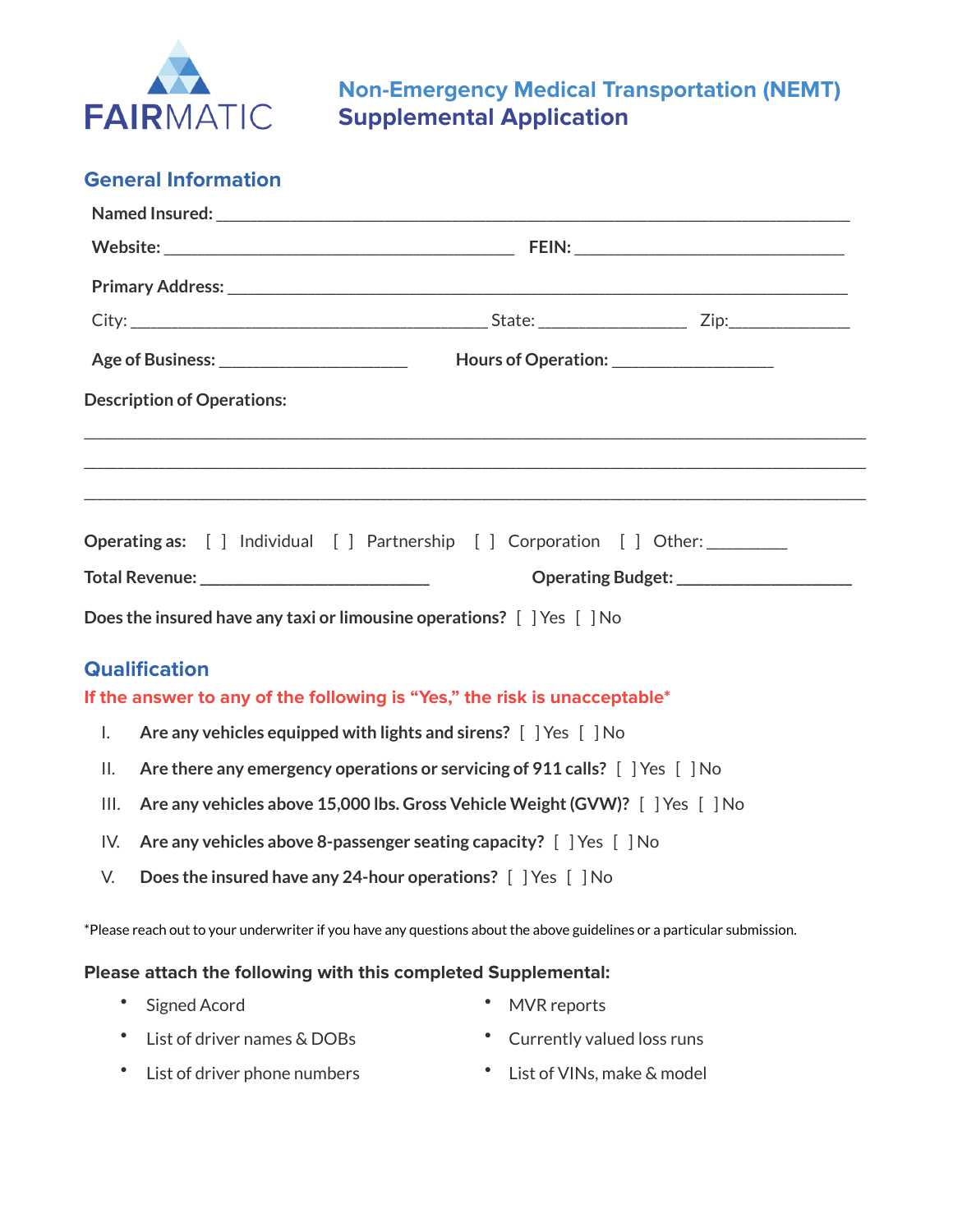# **Exposure Details**

In order to provide the most accurate quote, we will need the items below: Total Annual Miles: \_\_\_\_\_\_\_\_\_\_\_\_\_\_\_\_\_\_\_\_\_

#### States of Operation:\_\_\_\_\_\_\_\_\_\_\_\_\_\_\_\_\_\_\_\_\_\_\_\_\_\_\_\_\_\_\_\_\_\_\_\_\_\_\_\_\_\_\_\_\_\_\_\_\_\_\_\_\_\_\_\_\_\_\_\_\_\_\_\_\_\_\_\_\_\_\_\_\_\_\_\_

| City | % of<br>Operations | $ $ City | $\left  \begin{array}{c} \% \  \  \circ \  \end{array} \right $ Operations |
|------|--------------------|----------|----------------------------------------------------------------------------|
|      |                    |          |                                                                            |
|      |                    |          |                                                                            |
|      |                    |          |                                                                            |
|      |                    |          |                                                                            |

#### **I. Pickups are:**

[ ] Pre Scheduled \_\_\_\_\_\_% [ ] On Demand \_\_\_\_\_\_\_%

#### **II. Services Provided:**

[ ] Door to Door \_\_\_\_\_\_% [ ] Door thru Door \_\_\_\_\_\_% [ ] Curb to Curb \_\_\_\_\_%

#### **III. Please list your primary source of requests for services:**

- [ ] Medicaid/Medicare \_\_\_\_\_\_\_% [ ] Logisticare \_\_\_\_\_\_%
- [ ] Private Pay \_\_\_\_\_\_\_\_\_% [ ] Other \_\_\_\_\_\_\_\_\_%
- [ ] Private Insurance \_\_\_\_\_\_\_\_\_% Describe: \_\_\_\_\_\_\_\_\_\_\_\_\_\_\_\_\_\_\_\_\_\_\_\_\_\_\_\_\_\_\_\_\_\_\_\_\_\_\_\_\_\_\_\_\_\_\_\_\_\_

#### **Vehicles**

| Vehicles Equipped with | Stretchers/Gurneys | <b>Wheelchair Lifts/Ramps</b> |
|------------------------|--------------------|-------------------------------|
| #                      |                    |                               |

I. **Are ALL company vehicles stored overnight in a central location?** [ ] Yes [ ] No

II. Where?

III. **Are any employees allowed to take company vehicles home?** [ ] Yes [ ] No

IV. **Do any employees use personal vehicles for business operations?** [ ] Yes [ ] No

\_\_\_\_\_\_\_\_\_\_\_\_\_\_\_\_\_\_\_\_\_\_\_\_\_\_\_\_\_\_\_\_\_\_\_\_\_\_\_\_\_\_\_\_\_\_\_\_\_\_\_\_\_\_\_\_\_\_\_\_\_\_\_\_\_\_\_\_\_\_\_\_\_\_\_\_\_\_\_\_\_\_\_\_\_\_\_\_\_\_\_\_\_\_\_\_\_\_

\_\_\_\_\_\_\_\_\_\_\_\_\_\_\_\_\_\_\_\_\_\_\_\_\_\_\_\_\_\_\_\_\_\_\_\_\_\_\_\_\_\_\_\_\_\_\_\_\_\_\_\_\_\_\_\_\_\_\_\_\_\_\_\_\_\_\_\_\_\_\_\_\_\_\_\_\_\_\_\_\_\_\_\_\_\_\_\_\_\_\_\_\_\_\_\_\_\_

\_\_\_\_\_\_\_\_\_\_\_\_\_\_\_\_\_\_\_\_\_\_\_\_\_\_\_\_\_\_\_\_\_\_\_\_\_\_\_\_\_\_\_\_\_\_\_\_\_\_\_\_\_\_\_\_\_\_\_\_\_\_\_\_\_\_\_\_\_\_\_\_\_\_\_\_\_\_\_\_\_\_\_\_\_\_\_\_\_\_\_\_\_\_\_\_\_\_ \_\_\_\_\_\_\_\_\_\_\_\_\_\_\_\_\_\_\_\_\_\_\_\_\_\_\_\_\_\_\_\_\_\_\_\_\_\_\_\_\_\_\_\_\_\_\_\_\_\_\_\_\_\_\_\_\_\_\_\_\_\_\_\_\_\_\_\_\_\_\_\_\_\_\_\_\_\_\_\_\_\_\_\_\_\_\_\_\_\_\_\_\_\_\_\_\_\_

- V. **Are any vehicles hired or leased?** [ ] Yes [ ] No
- VI. **If so, please describe:**

VII. **How often are vehicles replaced? Please list criteria for replacement:**